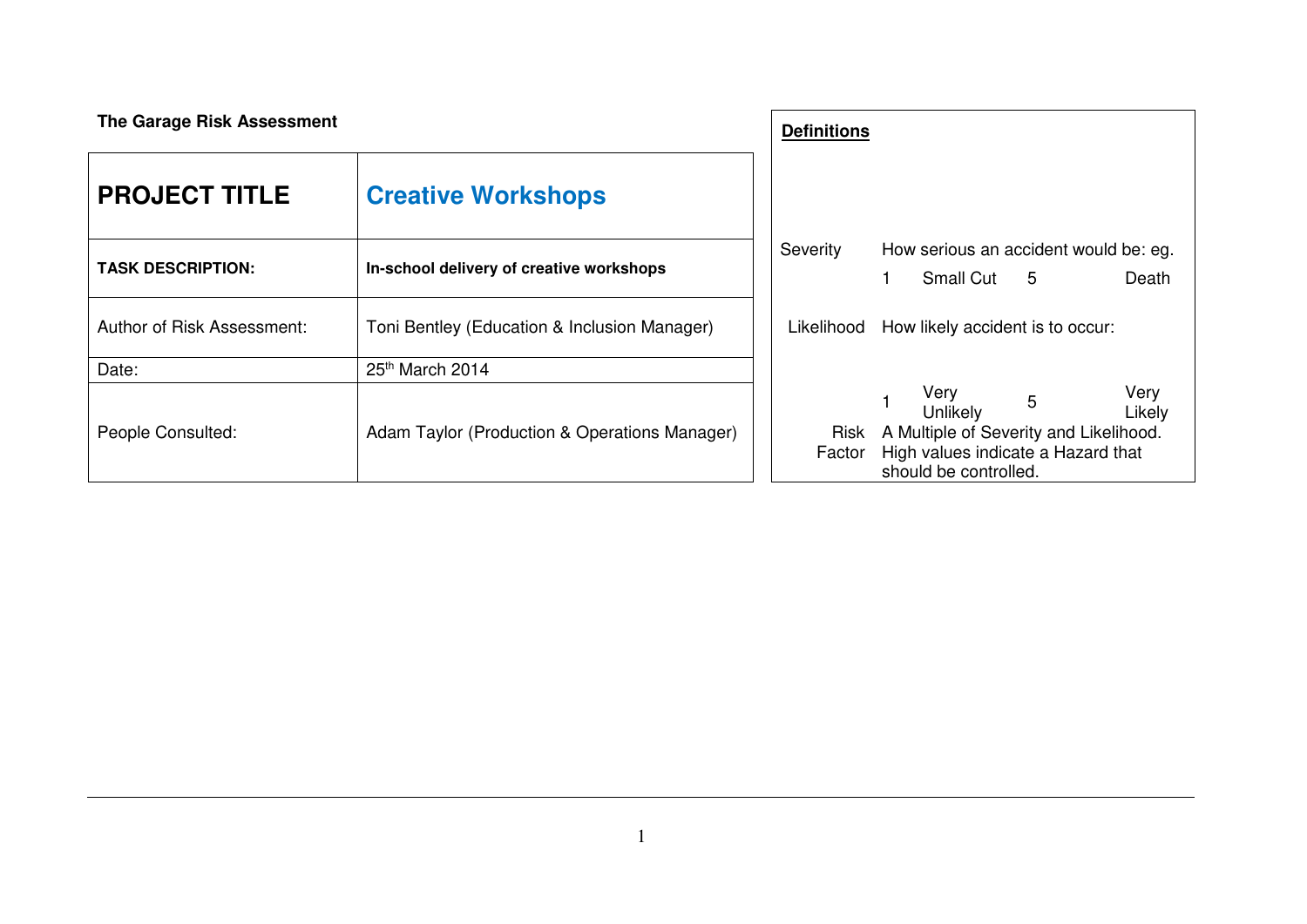|                                          | <b>Uncontrolled Risk</b>                              |                     |                              |                           | <b>Controlled Risk</b>                                                                                                                                                                                                                                                                                                                                     |                     |                       |                                   |
|------------------------------------------|-------------------------------------------------------|---------------------|------------------------------|---------------------------|------------------------------------------------------------------------------------------------------------------------------------------------------------------------------------------------------------------------------------------------------------------------------------------------------------------------------------------------------------|---------------------|-----------------------|-----------------------------------|
| Hazard                                   | Type of Harm                                          | Severity<br>$1 - 5$ | <b>Likelihood</b><br>$1 - 5$ | <b>Factor</b><br>$1 - 25$ | <b>Control Measures</b>                                                                                                                                                                                                                                                                                                                                    | Severity<br>$1 - 5$ | Likelihood<br>$1 - 5$ | <b>Risk</b><br>Factor<br>$1 - 25$ |
| <b>General Accident and Illness</b>      |                                                       |                     |                              |                           |                                                                                                                                                                                                                                                                                                                                                            |                     |                       |                                   |
| <b>Unpredictable</b><br><b>Illness</b>   | Illness / Incorrect<br>handling of the<br>situation   | $\overline{4}$      | $\overline{2}$               | 8                         | Tutor to identify school first aid point prior to class<br>School required to share relevant medical information prior to first<br>session.                                                                                                                                                                                                                | 3                   | $\mathbf{2}$          |                                   |
| <b>Unpredictable</b><br><b>Accidents</b> | Incorrect<br>handling of the<br>situation             | 5                   | 3                            | 15                        | Tutor to identify school first aid / facilities support point prior to<br>class. Only first aid trained tutors to undertake first aid<br>procedures.<br>All accidents to be reported to The Garage and school staff on<br>supplied report form.                                                                                                            | $\overline{2}$      | 3                     | 6                                 |
| <b>Safeguarding and Child Protection</b> |                                                       |                     |                              |                           |                                                                                                                                                                                                                                                                                                                                                            |                     |                       |                                   |
| <b>Staff and tutors</b>                  | Inappropriate<br>behaviour<br>towards<br>participants | 4                   | $\overline{c}$               | 8                         | Safeguarding and child protection policy in place for recruitment<br>of staff and volunteers. Adequate staff ratio provided. Code of<br>Conduct in place for all staff and team volunteers. Teachers<br>present throughout workshops and performances. DBS<br>disclosure information presented by tutor on arrival at school.<br>Identification badge worn | 4                   |                       | Δ                                 |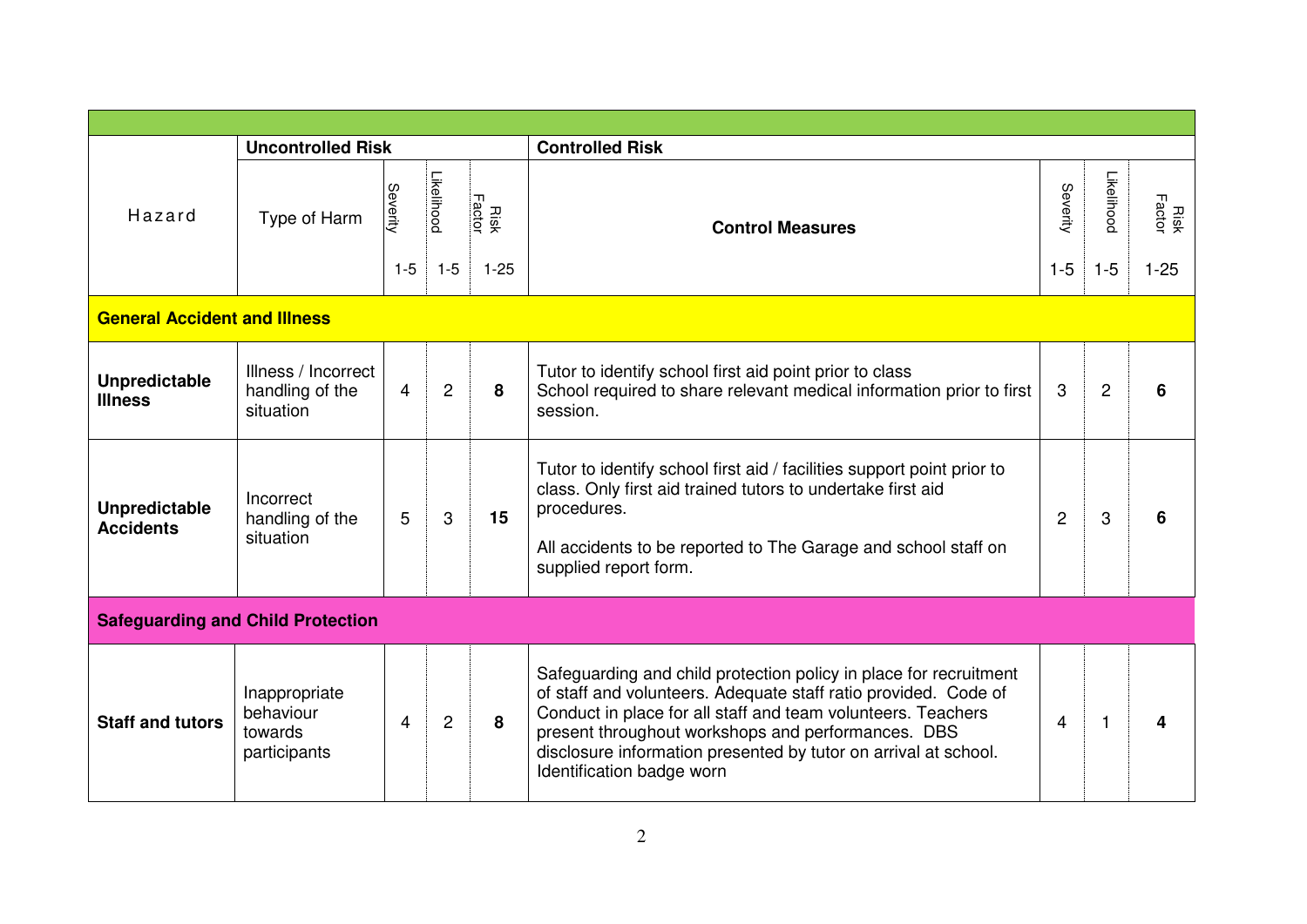|                                                               | Inappropriate<br>creative activity                                   | $\overline{2}$ | $\overline{c}$ | $\overline{\mathbf{4}}$ | Safeguarding and child protection policy in place for recruitment<br>of staff and volunteers. Suitably experienced staff employed.                                                                                                                                                                              | $\mathbf{1}$   |                | 1 |
|---------------------------------------------------------------|----------------------------------------------------------------------|----------------|----------------|-------------------------|-----------------------------------------------------------------------------------------------------------------------------------------------------------------------------------------------------------------------------------------------------------------------------------------------------------------|----------------|----------------|---|
| Disclosure or<br>concern                                      | Not followed up<br>or reported, or<br>followed up<br>inappropriately | 4              | 4              | 16                      | Clear procedure in place and displayed in offices. Forms and<br>procedure easy to access. Lead worker and tutors aware of<br>procedure. Disclosure forms taken offsite for delivery in other<br>venues. Tutors to identify Child Protection contact in<br>school/venue prior to class.                          | 4              |                |   |
| <b>Project Specific Activities, Equipment or Target Group</b> |                                                                      |                |                |                         |                                                                                                                                                                                                                                                                                                                 |                |                |   |
| <b>Physical</b><br>activity                                   | Sports/dance<br>related injuries                                     | 3              | $\overline{4}$ | $12 \overline{ }$       | Professional tutors to include proper warm up and cool down.<br>Continuous observational monitoring of participants and<br>amendment to workshop programme as necessary.<br>Relevant medical Information shared with tutor by school staff<br>prior to first class. Breaks and rest area accessible if required | $\overline{2}$ | $\overline{2}$ | Δ |
| <b>Venue</b>                                                  |                                                                      |                |                |                         |                                                                                                                                                                                                                                                                                                                 |                |                |   |
| Inadequate<br>facilities for<br>dance / drama<br>workshops    | Injuries $-$ slips /<br>trips / fall etc                             | 3              | $\overline{4}$ | 12                      | Tutors to assess suitability of space prior to workshop and flag<br>any concerns to school staff. School to hold responsibility for risk<br>assessing workshop and performance venue and equipment for<br>use in physical sessions.                                                                             | 3              |                | 3 |